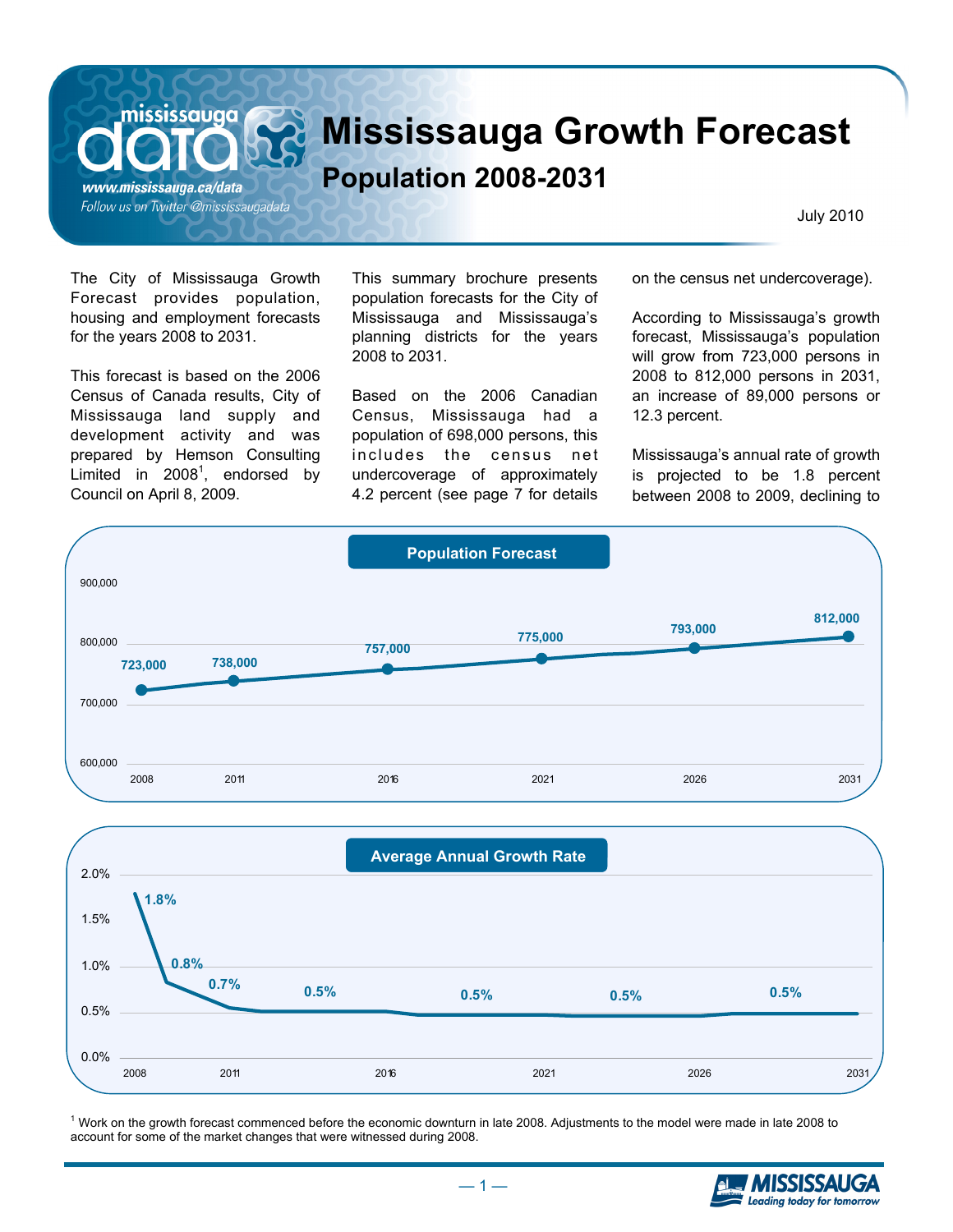|                              |             |                  | <b>Population Forecast by Planning District</b> |             |             |           |           |             |
|------------------------------|-------------|------------------|-------------------------------------------------|-------------|-------------|-----------|-----------|-------------|
| <b>Planning Districts</b>    | 2008        | 2009             | 2010                                            | 2011        | 2016        | 2021      | 2026      | 2031        |
| <b>Airport Corporate</b>     | $\mathbf 0$ | 0                | 0                                               | $\mathbf 0$ | $\mathbf 0$ | 0         | 0         | $\mathbf 0$ |
| Applewood                    | 39,750      | 39,800           | 39,690                                          | 39,760      | 39,830      | 40,260    | 41,030    | 41,950      |
| <b>Central Erin Mills</b>    | 34,990      | 35,270           | 35,600                                          | 35,850      | 37,960      | 40,150    | 42,090    | 43,770      |
| <b>Churchill Meadows</b>     | 36,790      | 38,030           | 39,560                                          | 40,450      | 43,090      | 43,690    | 44,120    | 44,500      |
| <b>City Centre</b>           | 23,770      | 24,720           | 26,100                                          | 26,630      | 34,820      | 41,140    | 44,580    | 46,410      |
| <b>Clarkson-Lorne Park</b>   | 40,390      | 40,450           | 40,400                                          | 40,450      | 40,910      | 41,300    | 41,770    | 42,300      |
| Cooksville                   | 50,170      | 50,310           | 50,230                                          | 50,340      | 51,210      | 53,820    | 58,880    | 64,670      |
| Creditview                   | 10,970      | 10,980           | 10,990                                          | 11,000      | 11,160      | 11,270    | 11,340    | 11,400      |
| <b>Dixie</b>                 | 400         | 410              | 400                                             | 400         | 400         | 390       | 390       | 390         |
| <b>East Credit</b>           | 64,510      | 64,770           | 64,990                                          | 65,200      | 66,610      | 67,770    | 68,920    | 70,060      |
| Erin Mills                   | 48,040      | 48,050           | 47,940                                          | 47,940      | 48,090      | 48,890    | 50,040    | 51,380      |
| Erindale                     | 23,050      | 23,100           | 23,090                                          | 23,130      | 22,800      | 22,700    | 22,760    | 22,900      |
| Fairview                     | 14,970      | 15,130           | 15,210                                          | 15,370      | 15,880      | 15,890    | 16,450    | 16,980      |
| Gateway                      | 40          | 40               | 40                                              | 40          | 40          | 30        | 30        | 30          |
| Hurontario                   | 62,530      | 63,030           | 63,600                                          | 64,030      | 66,390      | 67,480    | 68,130    | 68,550      |
| Lakeview                     | 22,500      | 22,650           | 22,730                                          | 22,830      | 23,380      | 24,120    | 24,860    | 25,540      |
| Lisgar                       | 31,410      | 31,750           | 32,070                                          | 32,180      | 32,210      | 31,900    | 31,720    | 31,640      |
| Malton                       | 38,410      | 38,400           | 38,320                                          | 38,310      | 37,700      | 37,270    | 37,020    | 36,910      |
| Mavis-Erindale               | $\pmb{0}$   | $\boldsymbol{0}$ | $\pmb{0}$                                       | $\pmb{0}$   | $\pmb{0}$   | 0         | 0         | $\pmb{0}$   |
| Meadowvale                   | 41,740      | 41,750           | 41,620                                          | 41,640      | 41,270      | 41,200    | 41,360    | 41,670      |
| Meadowvale Business Park     | 10          | 10               | 10                                              | 10          | 10          | 10        | 10        | 10          |
| Meadowvale Village           | 26,780      | 27,730           | 28,740                                          | 29,530      | 30,680      | 31,450    | 32,070    | 32,670      |
| Mineola                      | 9,720       | 9,750            | 9,750                                           | 9,760       | 9,720       | 9,800     | 9,970     | 10,170      |
| Mississauga Valleys          | 27,830      | 27,880           | 28,070                                          | 28,420      | 28,580      | 28,550    | 28,620    | 28,750      |
| Northeast                    | 190         | 190              | 190                                             | 190         | 190         | 190       | 190       | 180         |
| Port Credit                  | 11,800      | 11,840           | 11,800                                          | 11,840      | 12,120      | 12,590    | 13,140    | 13,690      |
| Rathwood                     | 31,930      | 31,940           | 31,860                                          | 31,870      | 31,670      | 31,750    | 32,040    | 32,450      |
| Sheridan                     | 18,180      | 18,200           | 18,170                                          | 18,190      | 17,960      | 17,990    | 18,200    | 18,460      |
| <b>Sheridan Park</b>         | $\mathbf 0$ | $\mathbf 0$      | $\pmb{0}$                                       | $\mathbf 0$ | $\mathbf 0$ | $\pmb{0}$ | $\pmb{0}$ | $\pmb{0}$   |
| Southdown                    | 30          | 30               | 30                                              | 30          | 30          | 30        | 30        | 30          |
| Streetsville                 | 12,160      | 12,200           | 12,190                                          | 12,230      | 12,570      | 13,020    | 13,490    | 13,930      |
| <b>Western Business Park</b> | 150         | 150              | 150                                             | 150         | 140         | 140       | 140       | 140         |
| City of Mississauga          | 723,000     | 729,000          | 734,000                                         | 738,000     | 757,000     | 775,000   | 793,000   | 812,000     |
|                              |             |                  |                                                 |             |             |           |           |             |

0.7 percent by 2011 before levelling Hurontario and Cooksville planning (**Fig. 2** Employment Districts off at approximately 0.5 percent per year as Mississauga transitions from a rapidly growing greenfield community to a maturing community. Redevelopment and infill development will become increasingly important elements of growth.

Currently, the East Credit,

districts are the most populous. By 2031, it is projected that these planning districts will remain the most populous. Of these three planning districts, Cooksville is projected to experience the greatest population increase at approximately 29 percent.

There is limited population in the

Airport Corporate Dixie **Gateway** Mavis-Erindale Meadowvale Business Park **Northeast** Sheridan Park Southdown Western Business Park

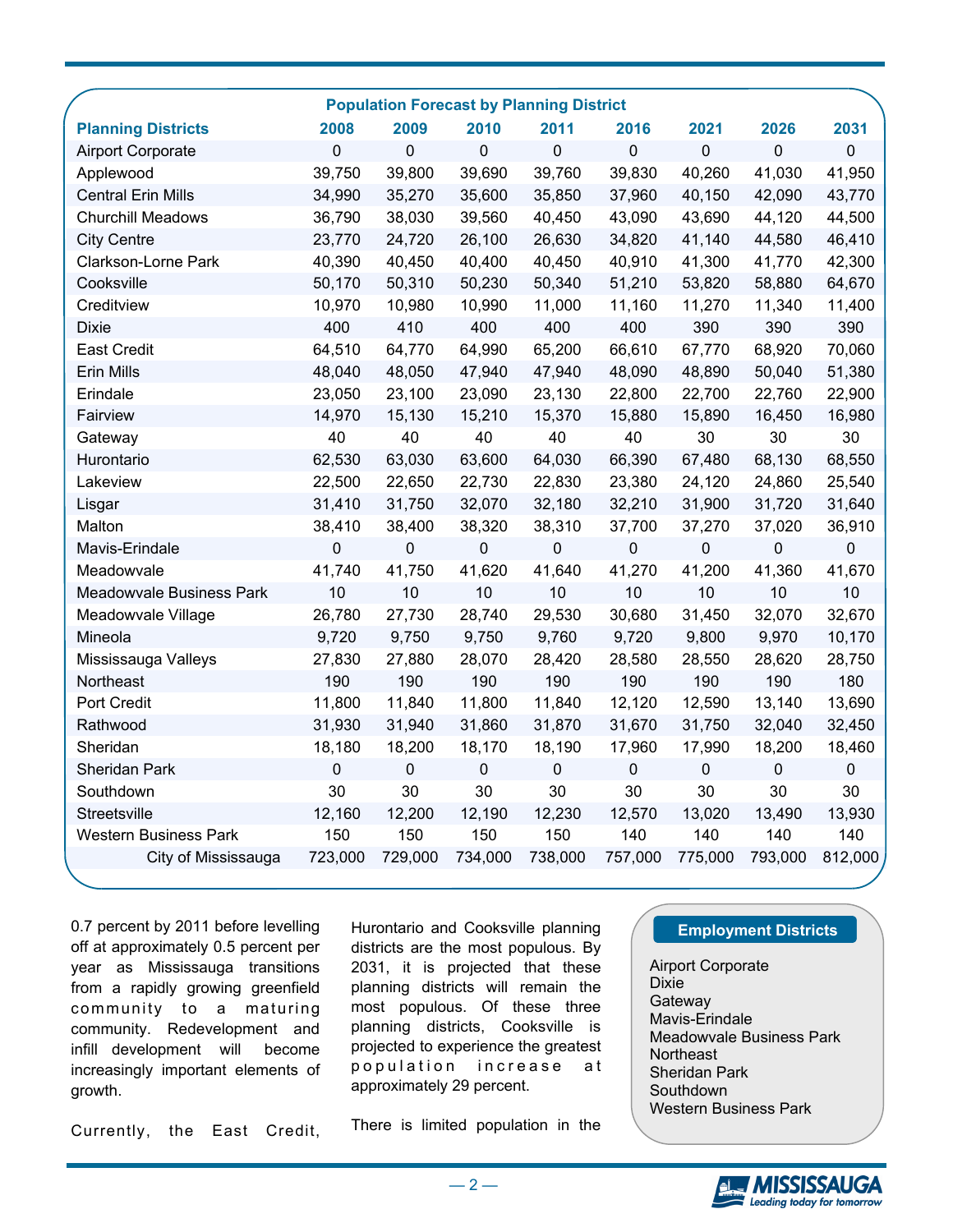

Note to readers

- City totals have been rounded to the nearest thousand and planning district values have been rounded to the nearest ten
- Population forecasts account for the Census undercount, approximately 4.2 percent in 2006
- All forecasts represent mid-year values
- Totals may not sum due to rounding

City's employment districts as the number of housing units in these districts are limited. Population is also forecasted to decline in the employment districts as household sizes decrease in existing housing stock and no new housing units are built as these districts are designated primarily for employment purposes.

Almost 70 percent of the growth in the city will be concentrated in five planning districts: City Centre, Cooksville, Central Erin Mills, Churchill Meadows and Hurontario. Growth in these districts will come from availability of vacant land for residential development as well as infill higher density residential development.

Malton, Erindale and Meadowvale planning districts have little vacant land for development with few opportunities or demand for infill development or redevelopment. These planning districts will experience some population decline as a result of smaller household sizes anticipated over the course of the forecast period.

Mississauga's current and forecasted age structure is indicative of a maturing community. Currently approximately 34.0 percent of the population is between the ages of 40 and 64 years old, followed by the age group 20 to 39 years old at 30.2 percent. This is reflective of a growing municipality that is attractive to persons in their family formation years. However, as Mississauga approaches a state of build out, particularly as residential land inventory available for detached dwellings becomes exhausted, the population structure will be less affected by the age of migrants to the City and more by



 $-3-$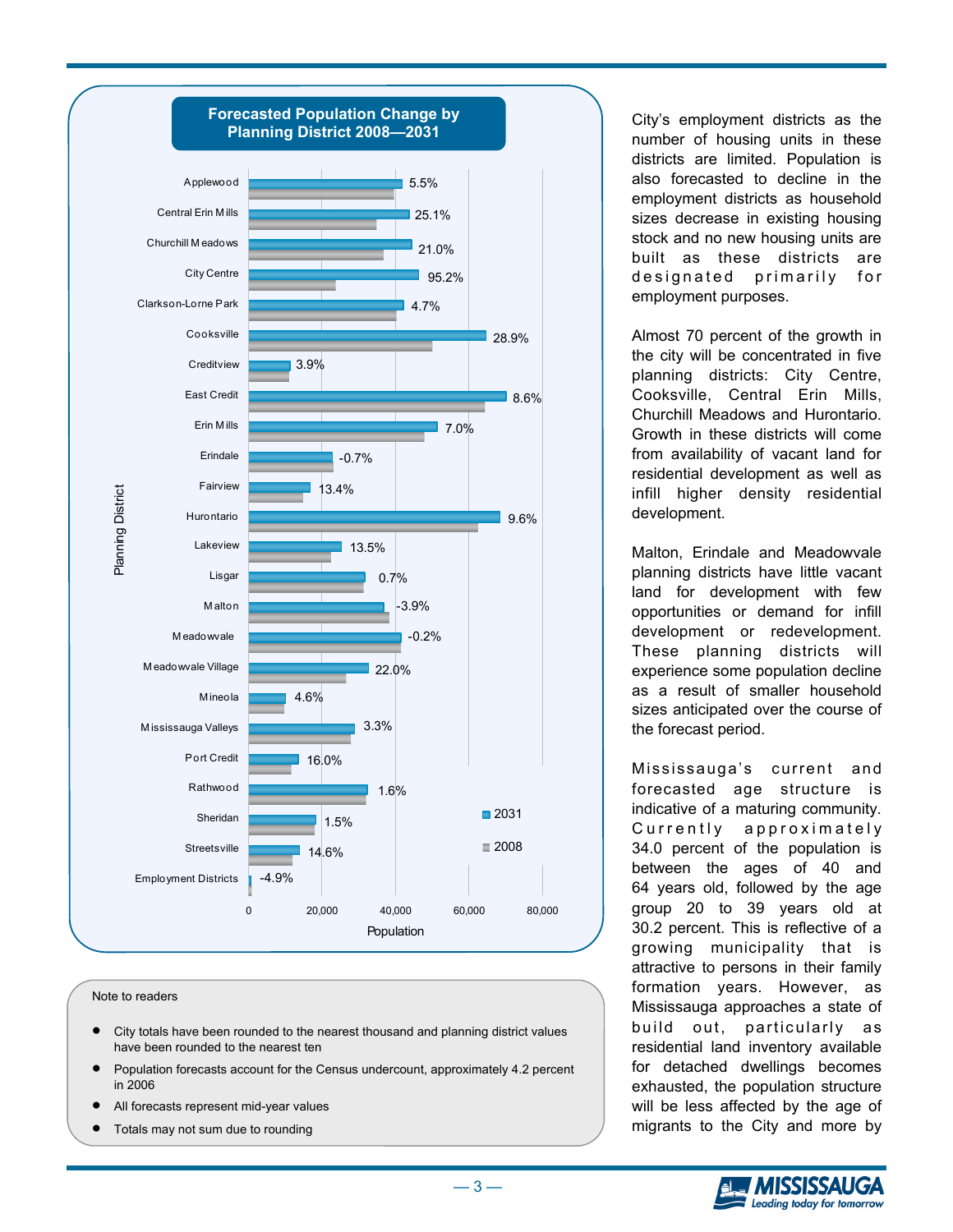the natural increase of the existing population base. With fewer young families moving to the city, the age structure will shift and the proportion of older age groups will expand.

The aging phenomena is common to many areas in Canada as the "baby boom" generation reaches their senior years between 2011 and 2031. Mississauga has traditionally had a younger population than the rest of the province due to the influx of migrants, however, the aging of the population will become more pronounced since it will not be offset as much by young families moving into ground-related housing in new development areas. In 2006, those 65 years of age and older comprised approximately 9 percent of the population in Mississauga. By 2031, the forecast predicts that those over 65 years of age and older will increase to approximately 23 percent of the population.

The aging population will also decrease average household sizes affecting existing communities. Older residential neighbourhoods will experience declines in population as their children mature and leave home to form their own households.

The transition from a fast growing and relatively young population to a more stable and older population has important implications. The aging population will effect all services delivered by the city including parks and recreation, transit, community planning and others.

Population density will continue to increase as the supply of land for lower density housing is depleted. Remaining ground-related housing









 $-4-$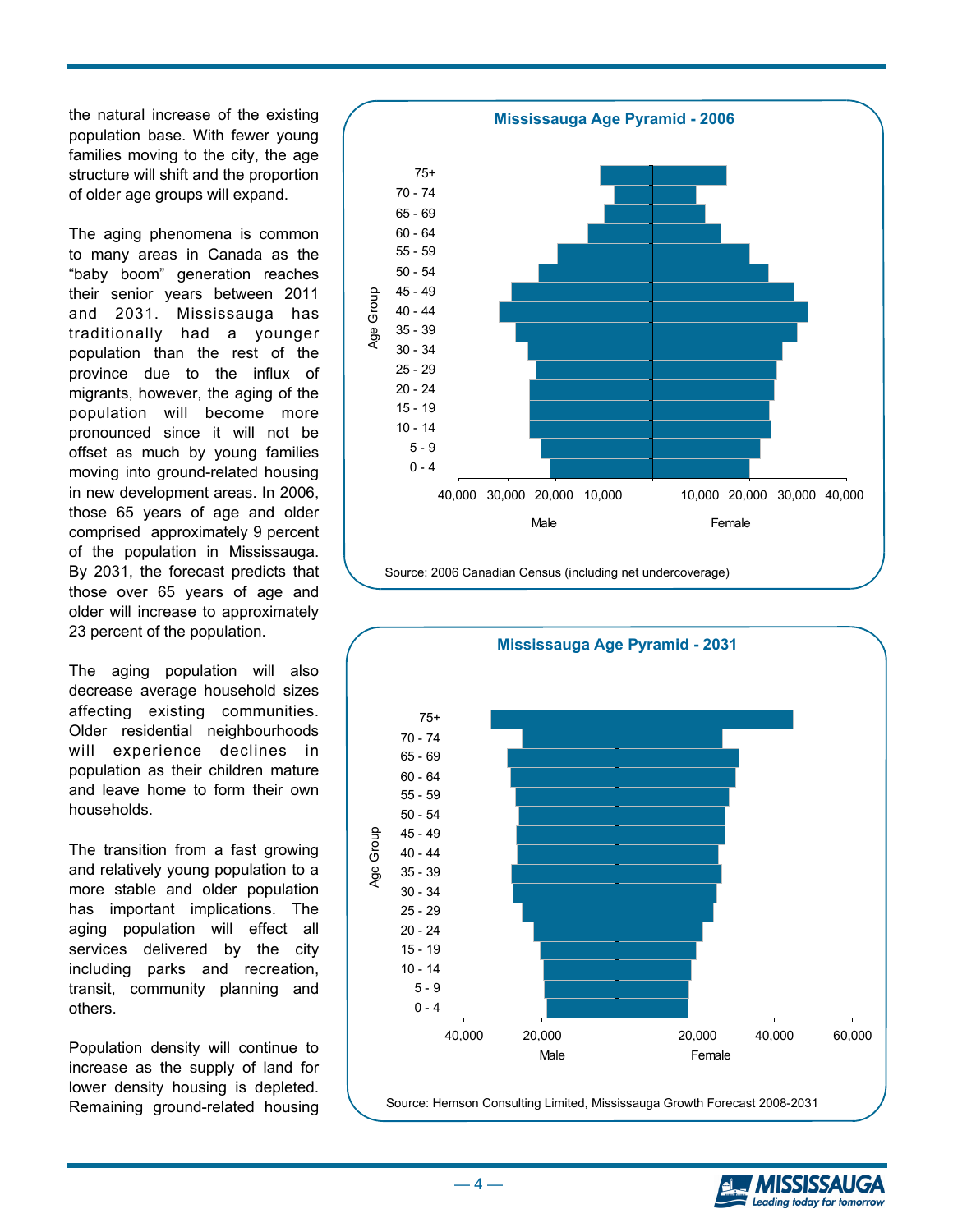







 $-5-$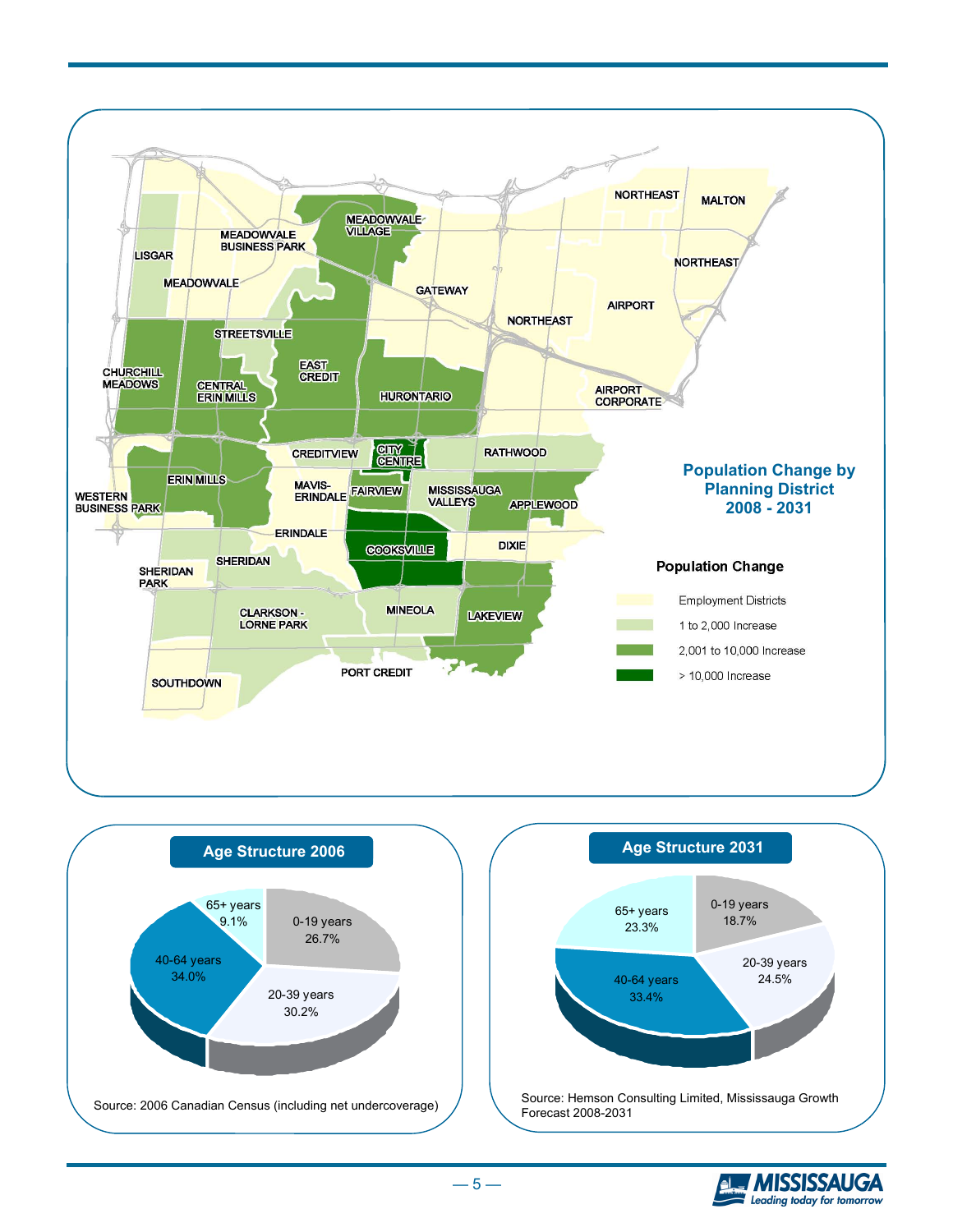



These maps represent changes in gross population density by planning district. Gross area includes all lands including vacant lands and transportation right-of-ways.



 $-6-$